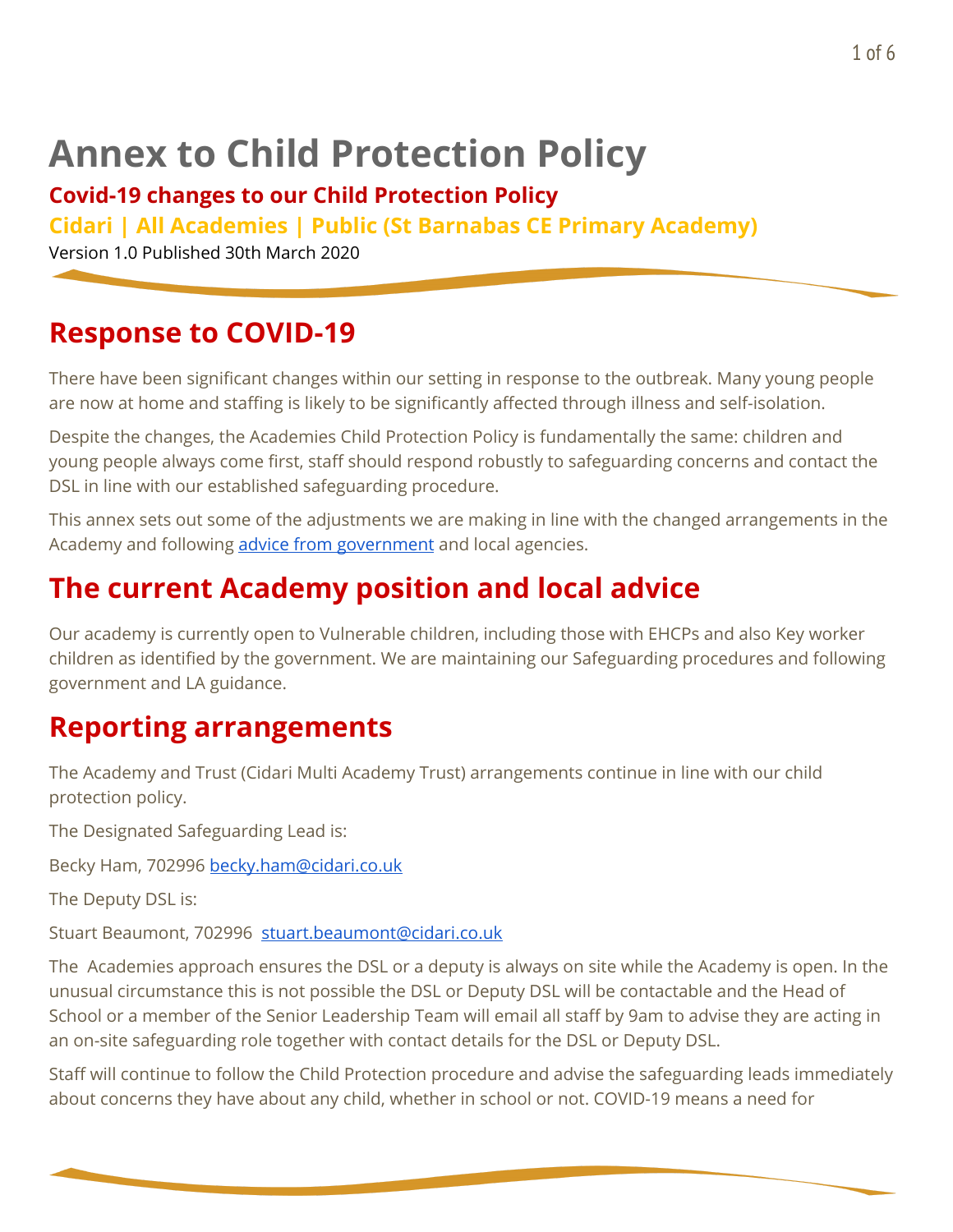increased vigilance due to the pressures on services, families and young people, rather than a reduction in our standards.

Children's services may be affected by the impact of the virus on staff and an increased demand for services. Where a child is at risk of significant harm there may be a need to be persistent in referring concerns to the local authority. The arrangements for contacting children's services are:

Multi Agency Safeguarding Hub (MASH) 01254 666400 MASH referral formcypreferalls@blackburn.gcsx.gov.uk

Should a child in the Academies view be at risk of significant harm and local agencies are not able to respond, the Academy will immediately follow the safeguarding children partnership escalation procedure, available here:

http://blackburndarwenchildcare.proceduresonline.com/p\_bwd\_mash\_pract\_guide.html

# **Identifying vulnerability**

We have undertaken a scoping exercise to identify the most vulnerable children. We have considered:

Subject to Child protection, disabled and has SEND -SEND (EHCP/ or not) , ACES, Persistent absenteeism , Living in chaotic and unsupportive home situations - Vulnerable to discrimination and Child In Our Care/Looked After Children

We have put in place specific arrangements in respect of the following groups:

- Looked After Children – A place in school, if the child is not in school, the Head of School or Family Liaison is contacting them via phone twice a week. If the family are not engaging with school we are ensuring the information is being passed on to the social worker. Logged on MyConcern.
- Previously Looked After Children A place in school, if the child is not in school, the Head of School / SLT or Family Liaison Officer is contacting them via phone twice a week. If the family are not engaging with school we are ensuring the information is being passed on to the social worker. Logged on MyConcern.
- Children subject to a child protection plan A place in school, if the child is not in school, the Head of School or Family Liaison Officer / SLT is contacting them via phone daily. If the family are not engaging with school we are ensuring the information is being passed on to the social worker. Logged on MyConcern
- Children who have, or have previously had, a social worker A place in school, if the child is not in school, the Head of School / SLT or Family Liaison Officer is contacting them via phone at least twice a week (daily dependent on family circumstances). If the family are not engaging with school we are ensuring the information is being passed on to the social worker. Logged on MyConcern.
- There is an expectation that children with a social worker must attend school (or another school by arrangement), unless in consultation with the child's social worker and family it is agreed this is not in the best interests of the child.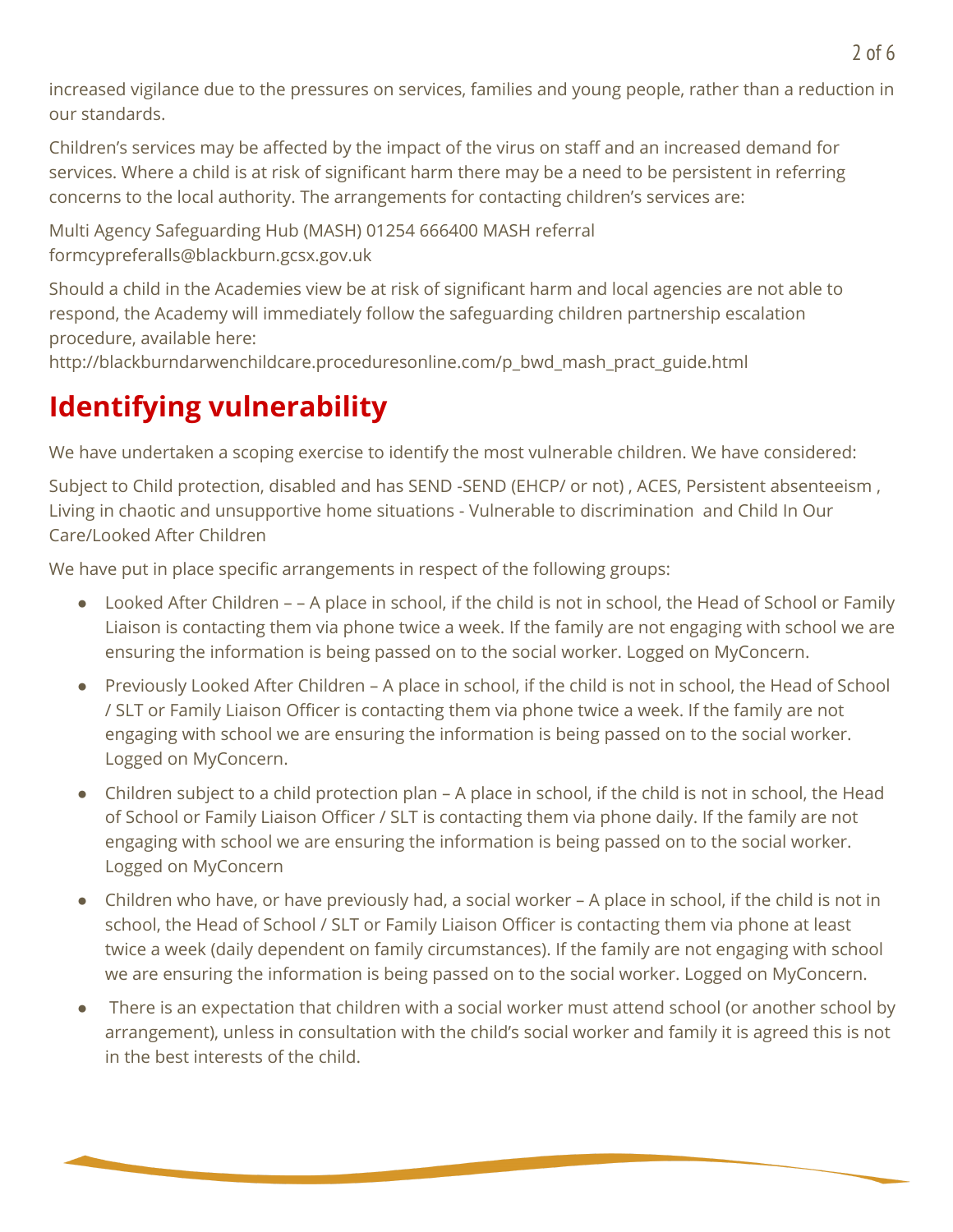- Children with an EHCP A place in school, if the child is not in school, the Head of School/SLT or Family Liaison Officer is contacting them via phone twice a week. If the family is not engaging with school we are ensuring the information logged on MyConcern and if we have any concerns are referring to MASH.
- Other children the Academy considers vulnerable. More children may be added to this group in response to concerns raised with the DSL. These children can be offered care at school if required. Head of School/ SLT or Family Liaison Officer to make a phone call once a fortnight.

Each of these children has an individual plan which has been shared with other agencies involved in their care, including where appropriate their social worker and the Virtual School Head for Looked After and previously Looked After Children.

In addition, the following groups have specific arrangements around contact and support from the Academy.

- Children of key workers who may attend school A place in school from 8.55am until 3.30pm
- ● Children at home Online learning via Google Drive, Purple Mash, Timestables Rockstars and Paper Work packs for those with no online facilities. Teachers and SLT contact through Classdojo, Facebook. Twitter, School Website

The plans in respect of each child in these groups should state how often they are to be reviewed.

# **Holiday arrangements**

The school will remain open over the Easter period for children who are Vulnerable or are Key Worker children.

## **Attendance**

The Academy is following the *attendance guidance issued by [government](https://www.gov.uk/government/publications/coronavirus-covid-19-attendance-recording-for-educational-settings)*. Where a child is expected and does not arrive the Academy will follow our attendance procedure and make contact with the family. If contact is not possible by 9:30am the DSL must be informed. The DSL will attempt a range of methods to contact the parent (class dojo, Skype, FaceTime, Hangouts through a relative etc) but if necessary arrange a home visit though the protocols agreed with the Trust and Local Authority. A risk assessment will be undertaken to consider and manage the implications of COVID-19 alongside other risks perceived to the child. The risk of COVID-19 does not override the duty on the Academy and Trust to ensure children and young people are safe.

The Academy will also follow the attendance procedure if contact proves impossible with children at home.

## **Staff will be aware of increased risk**

The pressures on children and their families at this time are significant. There will be heightened awareness of family pressures through being contained in a small area, poverty, and financial or health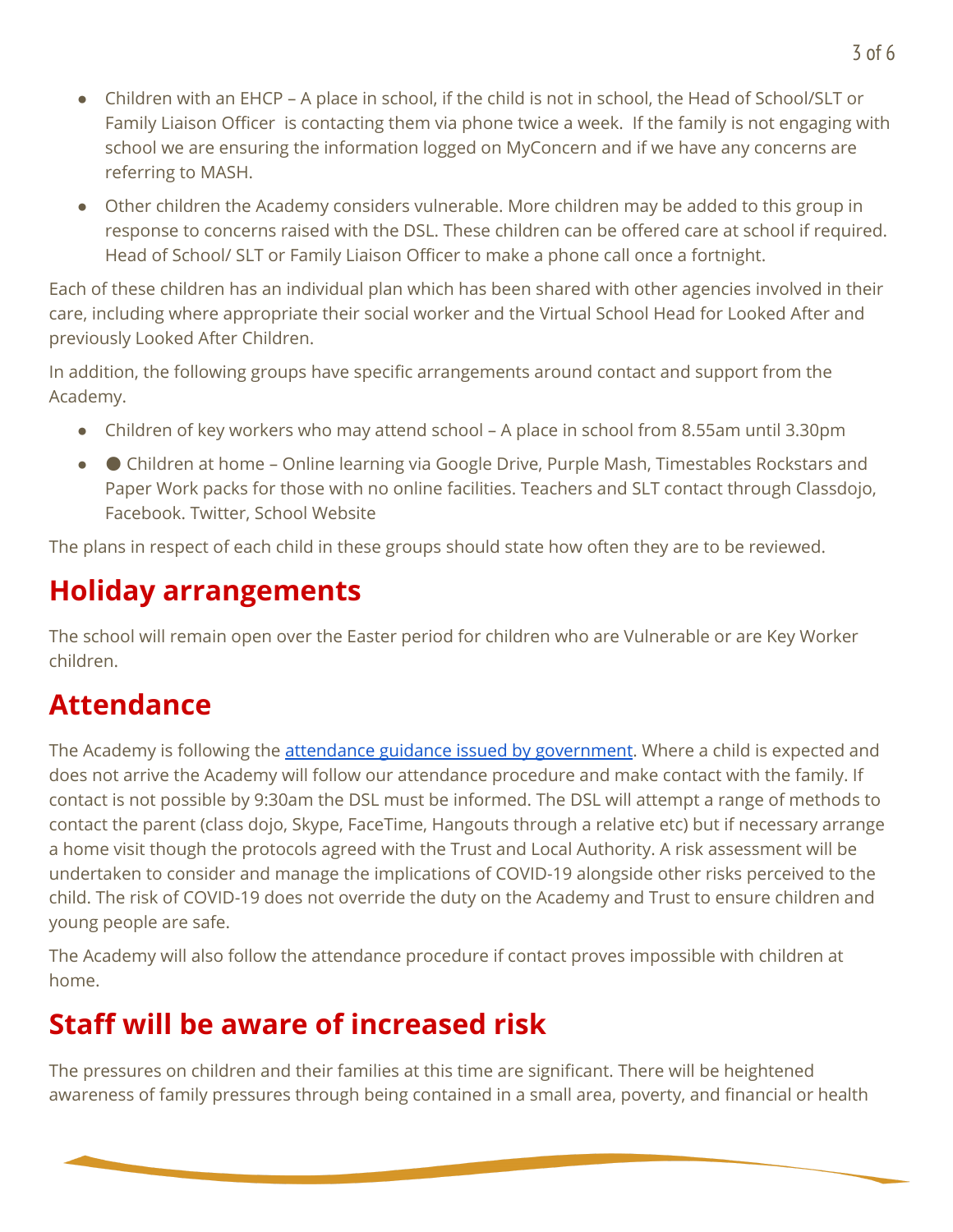anxiety. These areas should be considered in the setting of any work for children to undertake at home (including recognising the impact of online learning – see below). Staff will be aware of the mental health of both children and their parents and carers, informing the DSL about any concerns.

#### **Peer on peer abuse**

We recognise the potential for abuse to go on between young people, especially in the context of a school closure or partial closure. Our staff will remain vigilant to the signs of peer-on-peer abuse, including those between young people who are not currently attending our provision. Extra care should be taken where groups have mixed age, developmental stages, are attending other schools as an interim measure and similar. When making contact with these families our staff will ask about relationships between learners.

We also address the issue of peer-on-peer abuse in our remote learning curriculum. [please describe].

# **Risk online**

Young people will be using the internet more during this period. The Academy may also use online approaches to deliver training or support. Staff will be aware of the signs and signals of cyberbullying and other risks online and apply the same child-centred safeguarding practices as when children were learning at the Academy.

- The Academy and Trust continues to ensure [appropriate](https://www.saferinternet.org.uk/advice-centre/teachers-and-school-staff/appropriate-filtering-and-monitoring) filters and monitors are in place
- The Trust will review [arrangements](https://www.gov.uk/government/publications/online-safety-in-schools-and-colleges-questions-from-the-governing-board) to ensure they remain appropriate
- The Academy has taken on board guidance from the UK Safer [Internet](https://swgfl.org.uk/resources/safe-remote-learning/) Centre on safe remote learning and guidance for safer [working](https://www.saferrecruitmentconsortium.org/GSWP%20Sept%202019.pdf) practice from the Safer Recruitment Consortium. We have reviewed the code of conduct and information sharing policy accordingly [*this is recommended in the guidance, suggesting a COVID-19 annex is added here too*]
- Staff have discussed the risk that professional boundaries could slip during this exceptional period and been reminded of the Academies code of conduct and importance of using Academy systems to communicate with children and their families.
- Staff have read the 20 safeguarding [considerations](https://static.lgfl.net/LgflNet/downloads/digisafe/Safe-Lessons-by-Video-and-Livestream.pdf) for livestreaming prior to delivering any livestreamed sessions
- Children and young people accessing remote learning receive guidance on keeping safe online and know how to raise concerns with the Academy, [Childline,](https://www.childline.org.uk/?utm_source=google&utm_medium=cpc&utm_campaign=UK_GO_S_B_BND_Grant_Childline_Information&utm_term=role_of_childline&gclsrc=aw.ds&&gclid=EAIaIQobChMIlfLRh-ez6AIVRrDtCh1N9QR2EAAYASAAEgLc-vD_BwE&gclsrc=aw.ds) the UK Safer [Internet](https://reportharmfulcontent.com/) Centre and [CEOP.](https://www.ceop.police.uk/safety-centre/)
- Parents and carers have received information about keeping children safe online with peers, the Academy, other education offers they may access and the wider internet community. We have set out the Academies approach, including the sites children will be asked to access and set out who from the Academy (if anyone) their child is going to be interacting with online. Parents have been offered the following links:
	- o [Internet](https://www.internetmatters.org/?gclid=EAIaIQobChMIktuA5LWK2wIVRYXVCh2afg2aEAAYASAAEgIJ5vD_BwE) matters for support for parents and carers to keep their children safe online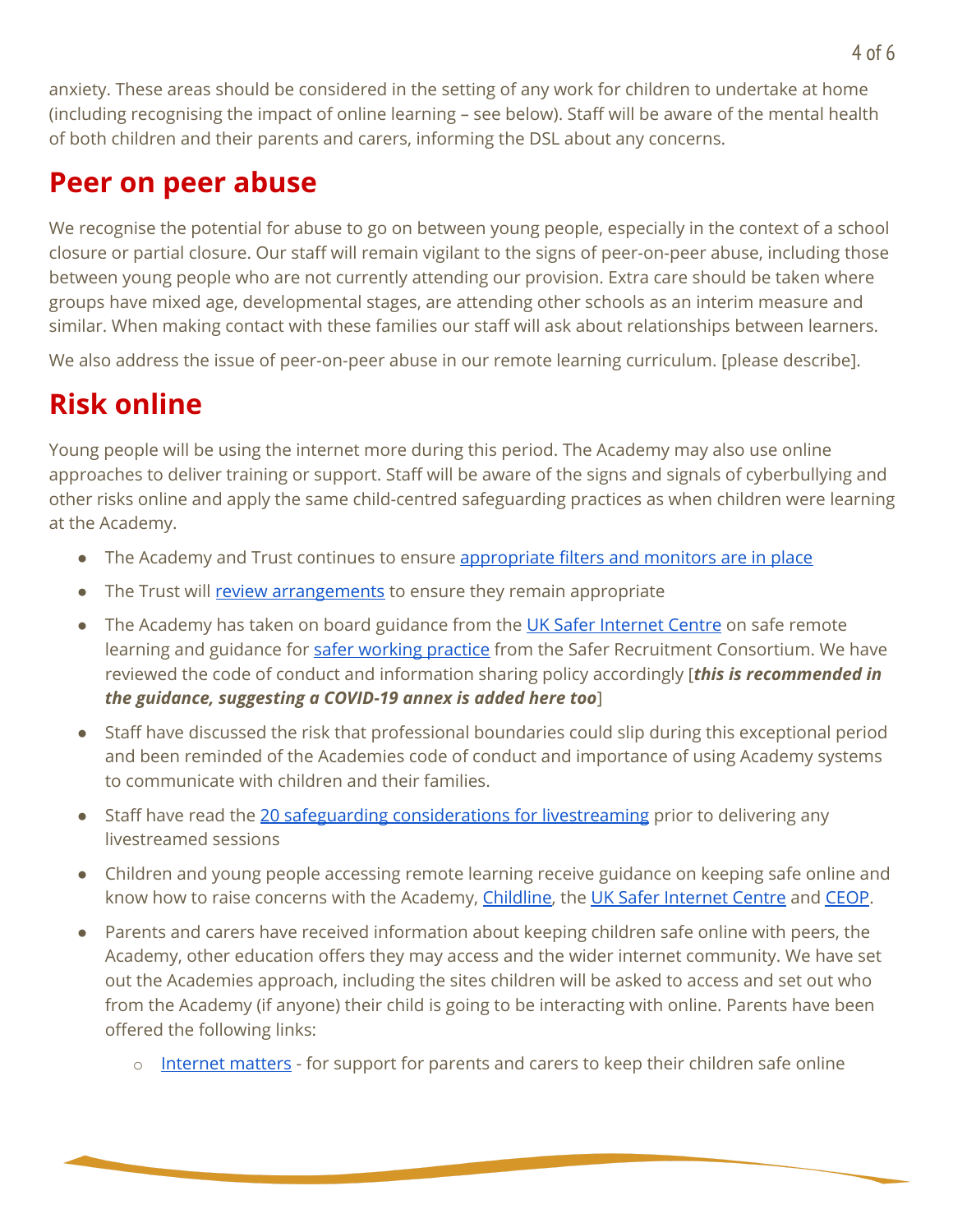- o London Grid for [Learning](http://www.lgfl.net/online-safety/) for support for parents and carers to keep their children safe online
- o [Net-aware](https://www.net-aware.org.uk/) for support for parents and careers from the NSPCC
- o [Parent](https://parentinfo.org/) info for support for parents and carers to keep their children safe online
- o [Thinkuknow](http://www.thinkuknow.co.uk/) for advice from the National Crime Agency to stay safe online
- o UK Safer [Internet](https://www.saferinternet.org.uk/advice-centre/parents-and-carers) Centre advice for parents and carers
- Free additional support for staff in responding to online safety issues can be accessed from the [Professionals](https://www.saferinternet.org.uk/helpline/professionals-online-safety-helpline) Online Safety Helpline at the UK Safer Internet Centre.

# **Allegations or concerns about staff**

With such different arrangements young people could be at greater risk of abuse from staff or volunteers. We remind all staff to maintain the view that 'it could happen here' and to immediately report any concern, no matter how small, to the safeguarding team.

Any staff or volunteers from outside our setting will complete an induction to ensure they are aware of the risks and know how to take action if they are concerned.

We have confirmed the arrangements to contact the LADO at the local authority remain unchanged. Megan Dumpleton [megan.dumpleton@blackburn.gov.uk](mailto:megan.dumpleton@blackburn.gov.uk) 01254 585184

If necessary, the Trust will continue to follow the duty to refer to DBS any adult who has harmed or poses a risk of harm to a child or vulnerable adult, and to the Teacher Regulation Agency in line with paragraph 166 of Keeping Children Safe in Education 2019 using the address [Misconduct.Teacher@education.gov.uk](mailto:Misconduct.Teacher@education.gov.uk).

#### **New staff or volunteers**

New starters must have an induction before starting or on their first morning with the DSL or a deputy. They must read the Academy child protection policy, the behaviour policy, the whistleblowing policy and the code of conduct. The DSL or deputy will ensure new recruits know who to contact if worried about a child and ensure the new starters are familiar with the child protection procedure.

If staff or volunteers are transferring in from other registered education or childcare settings for a temporary period to support the care of children, we will seek evidence from their setting that:

- the member of staff has completed relevant safeguarding training in line with other similar staff or volunteers,
- they have read Part I and Annex A of Keeping Children Safe in Education, and
- where the role involves regulated activity and the appropriate DBS check has been undertaken by that setting we will undertake a written risk assessment to determine whether a new DBS would